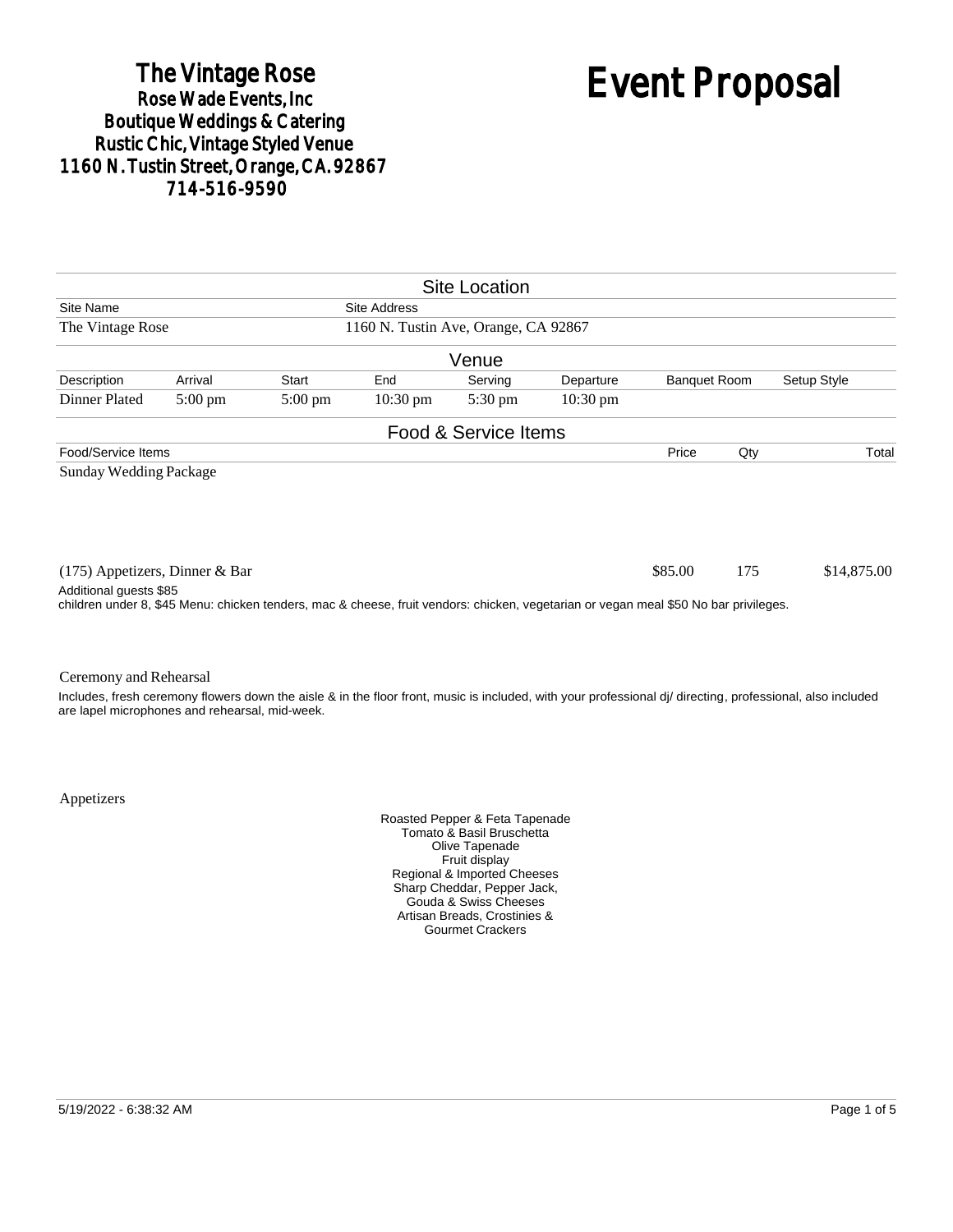Two Course Sit Down Dinner

Select One Gourmet Salad

Spinach & Berries Candied Walnuts, Gorgonzola & Balsamic Vinaigrette Classic Caesar Shaved Parmesean, Garlic Croutons, Crostini & Bruschetta Italian Wedge Romaine, Olives, Garbanzo Beans, Red Onion & Feta, Italian Dressing

Main Entrees

Three Proteins Chicken, Beef, Fish, Choice to serve Vegetarian, Vegan or Gluten Free Options four guests.

Couple select the style of protein served at our tasting event. Your guests will have one choice of protein to enjoy.

Rosemary Garlic Chicken Grilled with Garlic & Lemon Beurre Blanc Chicken Breast Marsala Wild Mushroom in Marsala Wine Sauce Parmesan Crusted Chicken Tuscan Tomatoes with Asiago Cream Cilantro Chicken In Chipotle Cream Sauce

Hanger Steak Served with Brazilian Chimichurri Braised Beef Bourguignon With Onions & Baby Carrots Steak Gorgonzola In Cabernet Reduction topped with Gorgonzola Crust

> Poached Salmon In Cream Dill Roasted Salmon Honey Ginger Glaze

Accompaniments Wild Rice Pilaf Garlic Mashed Potatoes Parsley French Potatoes Glazed Baby Carrots Vegetable Ratatouille Summer Vegetables Served with Artisan Breads & Butter

Full Bar 4 Hours

#### Beer:

Corona, Pacifico, Dos Equis Lager, Heineken, Lagunitas IPA, Sam Adam's, Blue Moon, Fat Tire, Coors Light, Bud Light, Goose Is land IPA, Shock Top, Ace Hard Cider, O'Douls

On Tap On: Six beers on Tap: Una Mas, , Stella Artois, Space Dust Kölsch Beer, Cali Blood Orange & Hoegaarden - we change selections by season.

Wine: Sonoma County house wines, Merlot, Cabernet Savignon, Pinot Noir, Chardonnay & Pinot Grigio, Sparkling Wine and Apple Cider, Pink Champagne

#### Mixed Drinks:

Jack & Coke, Seven/Seven, Lime Margarita, Rum & Coke, Jameson Ginger, Gin & Tonic, Vodka Soda, Madori Sour, Mimosa, Baileys & Coffee, Screwdriver, Tequila Sunrise, Vodka Cranberry, Captain & Coke, Malibu Pinneaple.

Mocktail Bar Non-Alcoholic Drinks

5/19/2022 - 6:38:32 AM Page 2 of 5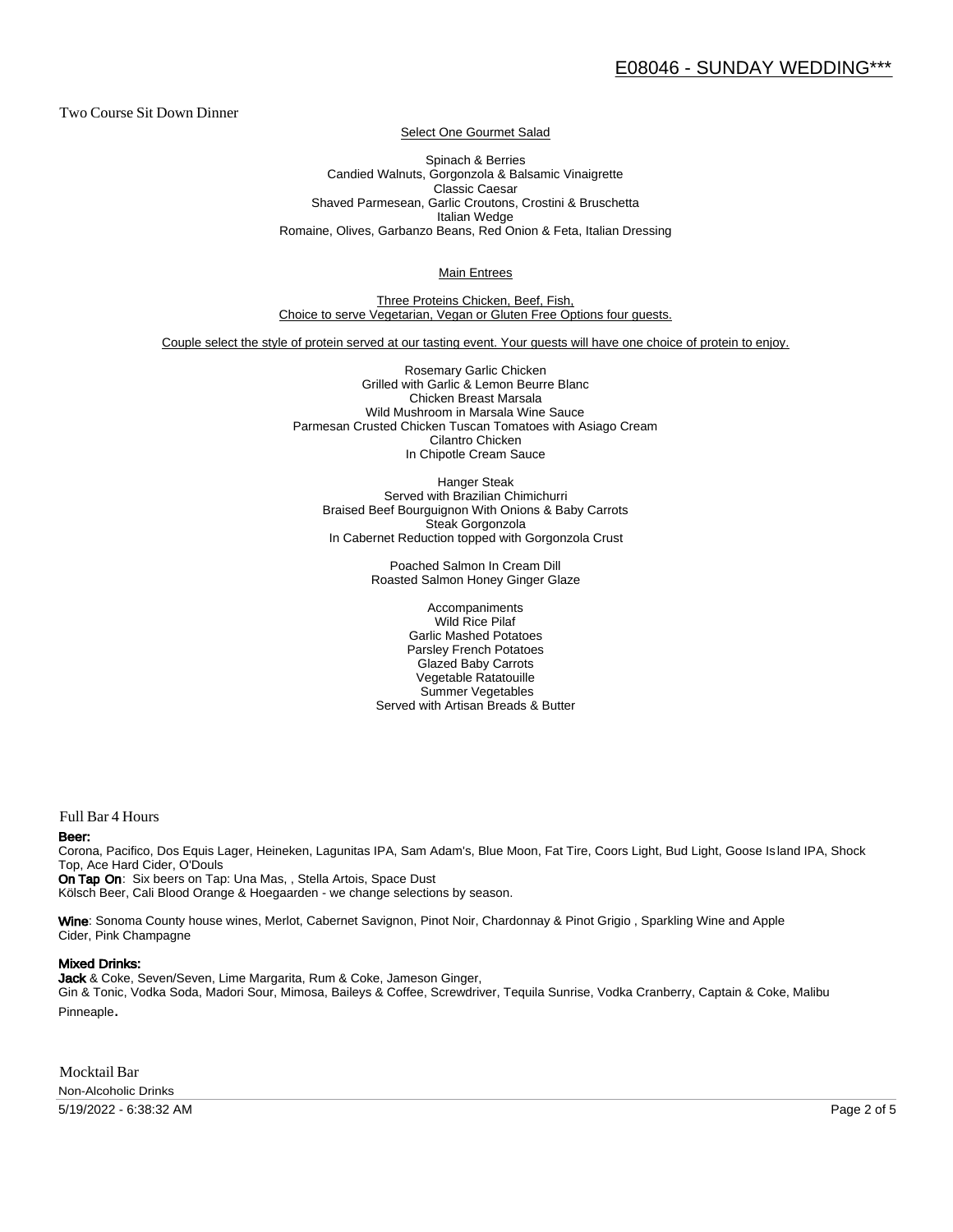# E08046 - SUNDAY WEDDING\*\*\*

Sparkling Cider Roy Rogers Shirley Temple Orange Spritzer Orange Juice Cranberry Juice Coke, Diet Coke, Sprite

Champagne & Wall Wall

Our amazing bar starts at the awesome champagne wall!! Beautiful display of champagne, pink Champagne, White Wine, Rosé, Red Wine & a beautiful OMBRÉ look

Donut Wall with Donuts

Champagne or Cider Toast

Fresh Flowers

Fresh beautiful flowers in white and greenery.

Gourmet Coffee & Hot Tea

#### Citrus Infused Water & Tropical Ice Tea

#### China, Flatware & Stemware

To style your tables, your choice of: Classic White China, Vintage Style China Gold, or Silver Flatware option Water Goblet in Clear, Pink, Navy Blue, Vintage, Blue or Clear Mason Jar Champagne Glasses, Wine Glasses & Bar ware

Chargers gold or silver

Farm Tables wooden farm tables

Reception Chairs

Runners & Napkins choice of available chiffon runners & a large variety of napkin colors! We can help you customize your tablescape!!

Sign In Table vintage desk or table

Escort Card Boards beautiful frame attached to the wall with greenery and wire to hang your escort cards.

### Table Numbers

5/19/2022 - 6:38:32 AM Page 3 of 5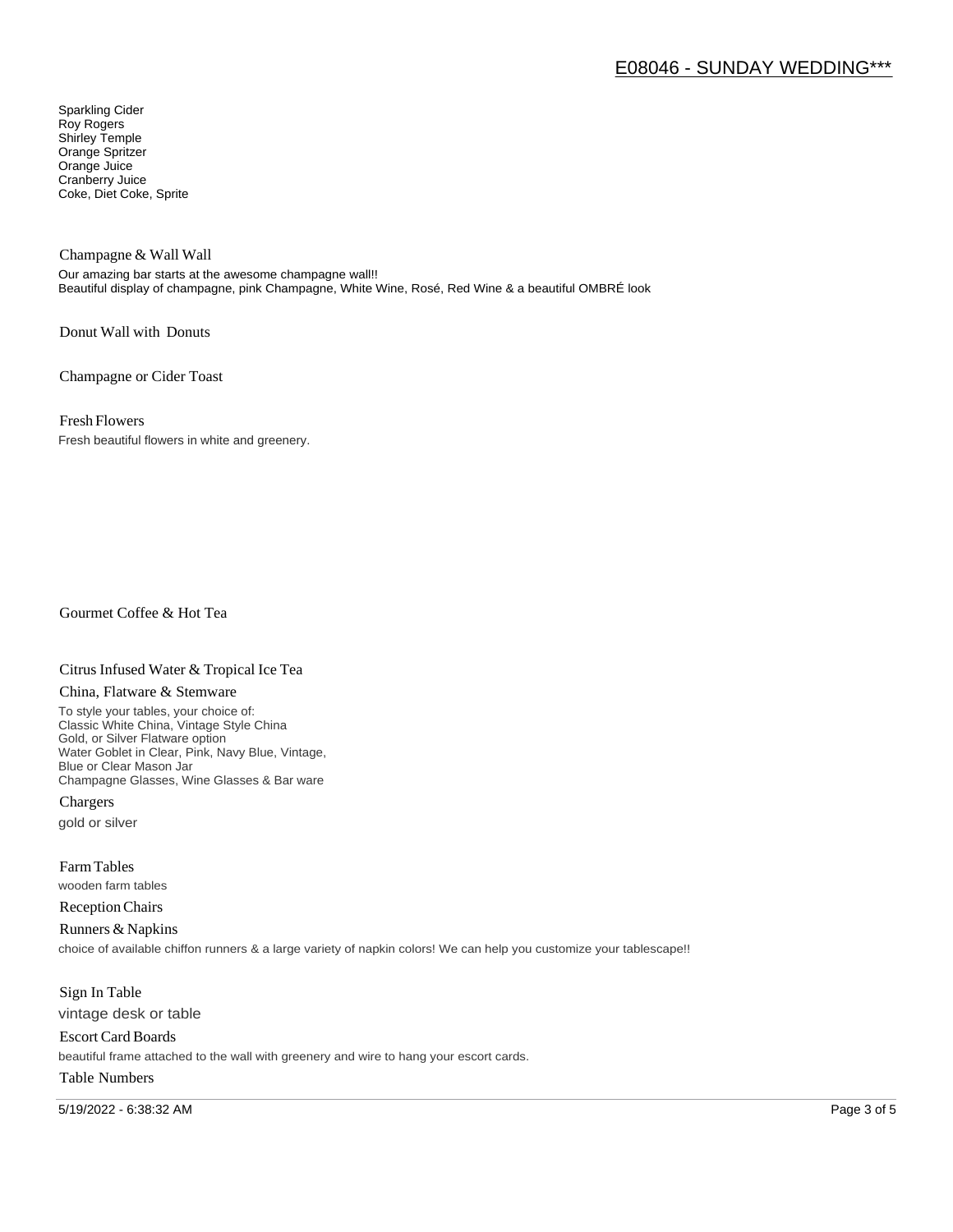You may use our table numbers, pretty and elegant. Or you may bring your own

D.J. & M.C.

Exclusive D.J./M.C.

Personalized Music Meetings & Tailored Made Selection to meet your event needs

Surround Sound & Microphones

Digital Photo Booth included

Video & Screen included

if you decide to show a video or pictures, we got you! we have the equipment! bring in your media !!

#### Month of Wedding Coordinator

Coordinator will coordinate efforts with all vendors contracted for wedding. Coordinator will work closely with all vendors, D.J., Photographer,

Coordinator will make a detailed wedding day schedule/ timeline with the wedding couple for the rehearsal, ceremony and reception and all vendors arrival & departure times. Vendors will receive a copy and explanation of final plan one week prior to the wedding date. Will serve as the point person for every vendor. She directs the event from start to finish.

Will make sure set-up/décor for ceremony and reception is according to couples specifications the day of the wedding. .Supervision of reception events, such as cake cutting, (working with photographer, D.J., Caterers) to cut the cake, throw the garter/bouquet and ease couple into dancing so that each event flows smoothly.

Will assure that all guest management is provided including reserved and assigned seating. Coordinator will organize and instruct processional line-up and space wedding party on aisle accordingly. Wedding coordinator will instruct ushers on greeting guests and escorting procedures. The wedding coordinator will have a kit with pins, safety pins and other necessities, should there be a need for them. The wedding coordinator will keep marriage license/ketuba, ring box and miscellaneous items for wedding couple and bridal party. The wedding coordinator will help gather up items such as gifts and work with designated family member to give items at the end of the night. Day of Services available six weeks before wedding day by appointment..

The Suite

We welcome the bride  $&$  team bride with champagne, mimosas, freshly brewed coffee and provide after ceremony appetizers Bridal space has private power room, lots of light, and wall mirrors **available 1 1/2 hours before and until end of event** 

Groom Pub -

Cool cave with a cigar bar feel, pool table, comfortable chairs & sofas, built in bar, satellite t.v. Serving Kolsch Beer on tap private restroom, and a great space for pictures!!! **available 1 1/2 before ceremony Pub closes at the start of ceremony**

| $(1)$ Security       | \$500.00   | \$500.00   |
|----------------------|------------|------------|
| (1) The Vintage Rose | \$3,000.00 | \$3,000.00 |

## Special Requests